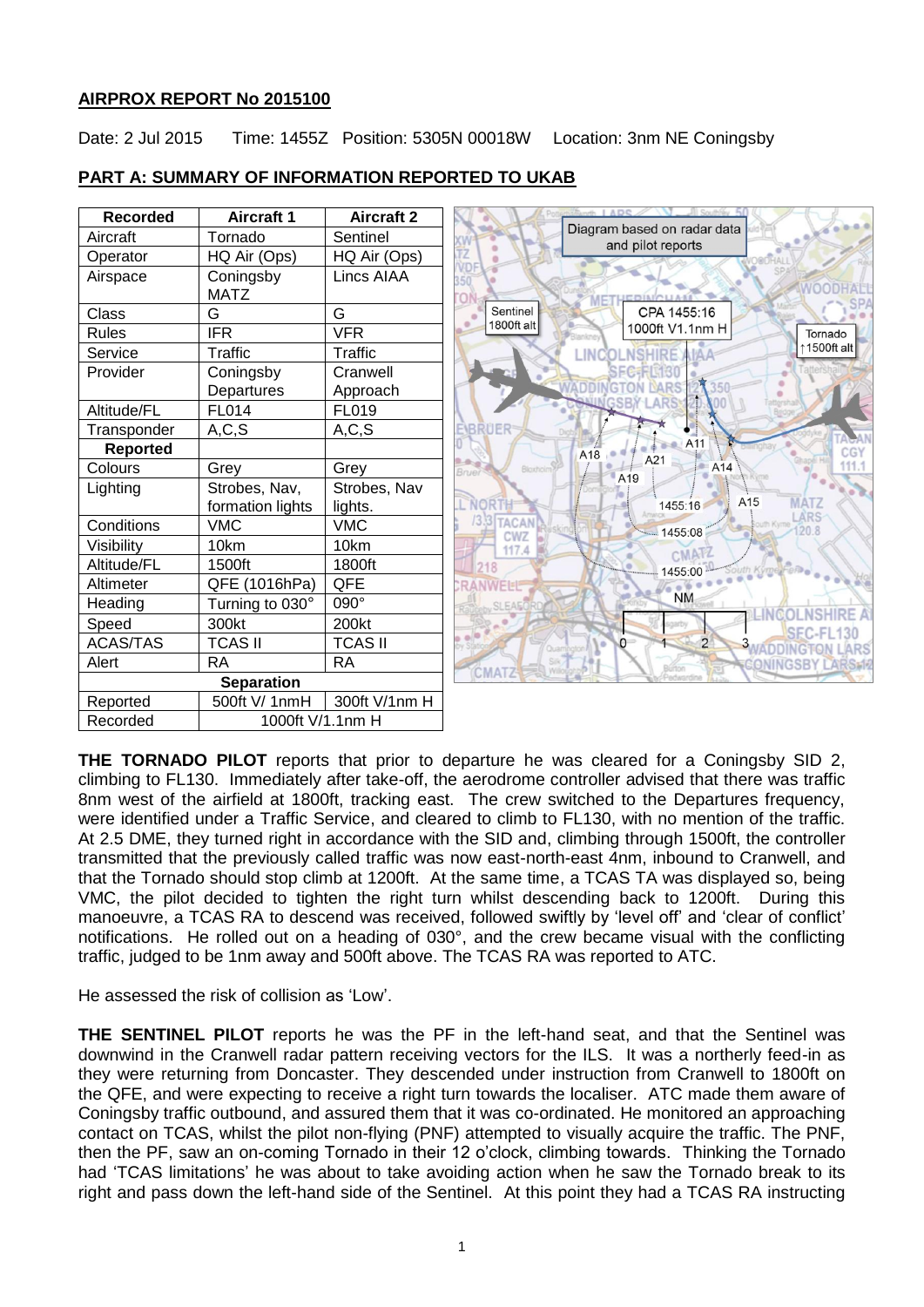them to climb. Although visually clear of the conflict, he followed the RA in case there was a second, unseen Tornado. Once clear of conflict they continued the recovery to Cranwell.

He assessed the risk of collision as 'Low'.

**THE CONINGSBY ADC** reports that he had been in position for about an hour with a Ground controller in position. The Tornado taxied out on Ground frequency, and the controller obtained clearance for a SID2 departure. As it approached the holding position the ADC requested an IFR release from the Departure controller, which was granted without any caveat or restriction. The Tornado was cleared for take-off and, very shortly afterwards, the UT Approach controller called to advise that after the Tornado had departed there was to be a climb out restriction of 1200ft which was in place because of a Cranwell inbound for a northerly feed-in. This traffic was identified to the ADC on the Air Traffic Monitor (ATM); at this time the Tornado was turning onto the runway. The ADC was aware that the Tornado would spend some time on the runway prior to rolling, so he continued to monitor the Cranwell traffic on the ATM. When the Tornado became airborne and was at the departure end of the runway, the Cranwell traffic was 8nm away to the NW. The ADC decided to pass Traffic Information as a 'heads-up' to the pilot but, because the aircraft was for a SID2, which was RW track to 1200ft or 2.5DME, he was nonetheless confident that it would turn and climb clear of the Cranwell inbound so he did not impose the climb-out restriction. The pilot acknowledged the Traffic Information and immediately reported changing to the Departures frequency. He continued to monitor the traffic on the ATM and saw that the Tornado was later in the turn than would normally be expected.

He assessed the risk of collision as 'Medium'.

**THE CONINGSBY DEPARTURES CONTROLLER** reports issuing a release on the Tornado departing on a SID 2 climbing to FL130. The Approach controller was notified about an inbound to Cranwell on a northerly feed, which he approved. It was agreed that a climb out restriction of 1200ft QFE would be put in place against this traffic, and that this would be applied to all departing traffic except the Tornado on release because they both thought it would be well ahead of the Cranwell traffic. The ADC frequency was on speaker, and the Departures controller heard Tower pass the Traffic Information to the Tornado, which at that stage was no factor. However, it took longer than anticipated for the aircraft to power-up and get airborne, which resulted in the Tornado climbing out beneath the Cranwell traffic. The controller gave Traffic Information but unfortunately gave an incorrect position report, and then instructed the Tornado to stop climb at 1200ft. The pilot acknowledged this and subsequently called level; he then reported a TCAS RA and, after a brief pause, called to say the confliction was resolved.

He assessed the risk of collision as 'Medium'.

**THE CONINGSBY SUPERVISOR** reports overhearing the UT Approach Controller approve traffic for a northerly approach in the Cranwell radar pattern, and heard them ascertain details. The UT informed the Supervisor of the position of the Cranwell Traffic and, because it was SW of Waddington, he was satisfied that it would not be a factor for the Tornado shortly due to depart. The Instructor and the UT then discussed various courses of action, including issuing a climb-out restriction for all aircraft departing after the subject Tornado. The plan of action was relayed to the Departures controller. On climb-out the Tornado seemed to take longer than normal before the right turn onto north, which put it into confliction with the Cranwell traffic. The Supervisor advised the Departures controller to stop the Tornado climb at 1200ft, which the Departures controller implemented. The Supervisor then heard the Tornado pilot called a TCAS RA, and the controller then correctly allowed the pilot to complete his manoeuvre as required. The Approach controller received a call from Cranwell stating that their traffic had also received a TCAS RA. Shortly afterwards, the Cranwell Supervisor rang to discuss the incident and advise that a DASOR would be filed. Discussion within Coningsby ATC revealed that it was thought that the Sentinel had 'sensitive TCAS' that required 1000ft separation. Cranwell ATC had not informed Coningsby ATC that the aircraft was a Sentinel and that it required 1000ft separation; had that happened, then the Tornado would have been held on the ground, or the departure profile amended.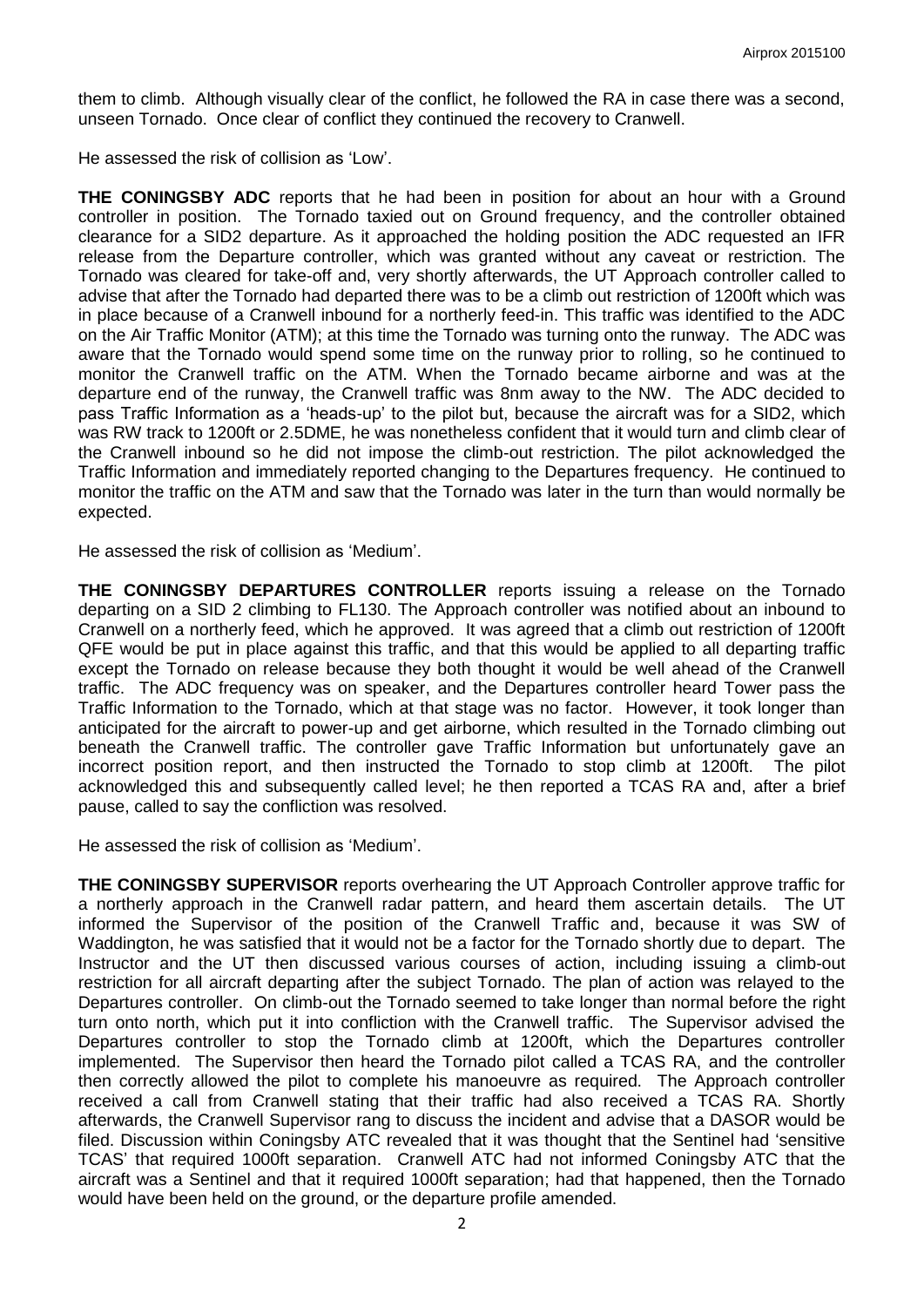**THE CRANWELL APPROACH CONTROLLER** reports instructing with a UT controller. The Sentinel was returning from the north and a northerly feed was agreed in advance with Coningsby. His understanding of the Letter of Agreement (LOA) was that once a northerly feed had been agreed, Coningsby outbound traffic and visual circuit would be restricted to 1200ft - once clear of the Cranwell traffic the Coningsby traffic can then climb; the intention being to allow the Cranwell traffic a normal pattern height radar approach without coming into conflict with the departing Coningsby traffic. When traffic departing Coningsby was spotted they were unconcerned at first, believing that it would be stopped off at 1200ft. Coningsby then communicated via landline that they intended to climb up ahead but through the level of the Sentinel. Looking at the tracks at that stage, and believing the departing traffic to be a Typhoon, the controller was still unconcerned, because the climb rate of a Typhoon would have taken it clear. However, it wasn't communicated by Coningsby that this was in fact a Tornado and, as it became apparent that the climb rate of the Tornado was not enough to ensure separation, the closure rate was such that he decided that avoiding action, without the known intentions of the Coningsby traffic, might put the Sentinel in greater jeopardy. The Sentinel pilot then reported the TCAS RA.

He perceived the severity of the incident as 'Medium'.

### **Factual Background**

The weather at Coningsby was reported as:

METAR EGXC 021450Z 10004KT 9999 FEW030 BKN180 24/16 Q1017 BLU NOSIG

#### **Analysis and Investigation**

#### **Military ATM**

The Tornado was under a Traffic Service with Coningsby Departures and the Sentinel was under a Traffic Service with Cranwell Approach.

Portions of the tape transcript are below, between the Sentinel, Tornado, Cranwell Approach (CWL RA), Cranwell Departures (CWL Dep), Coningsby Approach (CBY RA), Coningsby Aerodrome Controller (CBY ADC) and Coningsby Departures (CBY Dep):

| <b>From</b>   | To                 | <b>Speech</b>                                                                   | Time     |
|---------------|--------------------|---------------------------------------------------------------------------------|----------|
| <b>CWL RA</b> | CBY RA             | Cranwell approach, request northerly feed for traffic Scampton                  | 14:49:28 |
|               |                    | south west one zero miles tracking south east squawking two, six,               |          |
|               |                    | zero, five.                                                                     |          |
| CWL RA        | Sentinel           | {Sentinel c/s}, Cranwell approach squawk two, six, zero, seven.                 | 14:49:40 |
| CBY RA        | CBY .<br><b>RA</b> | This onea two, six, zero, five, so {Tornado $c/s$ } will be ahead of            | 14:49:48 |
|               | <b>OJTI</b>        | him                                                                             |          |
| CBY RA        | <b>CWL RA</b>      | Yeahyea that is approved.                                                       | 14:49:54 |
| CWL RA        | CBY RA             | Down to one thousand, eight hundred feet our QFE one, zero, one,                | 14:49:57 |
|               |                    | zero.                                                                           |          |
| CBY RA        | CWL RA             | One, zero, one, zero, Roger, thanks Coningsby.                                  | 14:49:59 |
| CBY RA        | CBY Dep            | Approach, traffic information.                                                  | 14:51:49 |
| CBY Dep       | CBY RA             | Go ahead                                                                        | 14:51:49 |
| CBY RA        | CBY Dep            | Erm, Cranwell north west ten miles, tracking east squawking two,                | 14:51:50 |
|               |                    | six, zero, seven                                                                |          |
| CBY Dep       | CBY RA             | Contact                                                                         | 14:51:54 |
| CBY RA        | CBY Dep            | That is a northerly feed and then if we can get {Tornado c/s} away              | 14:51:54 |
|               |                    | before him, after that it will be a one thousand, two hundred feet              |          |
|               |                    | climb out restriction.                                                          |          |
| ADC           | CBY Dep            | Tower, request release {Tornado c/s}.                                           | 14:52:11 |
| CBY Dep       | CBY ADC            | {Tornado c/s} released.                                                         | 14:52:12 |
| CBY RA        | CBY ADC            | Approach, err climb out restriction, not for the $\{T$ ornado $c/s\}$ but after | 14:52:28 |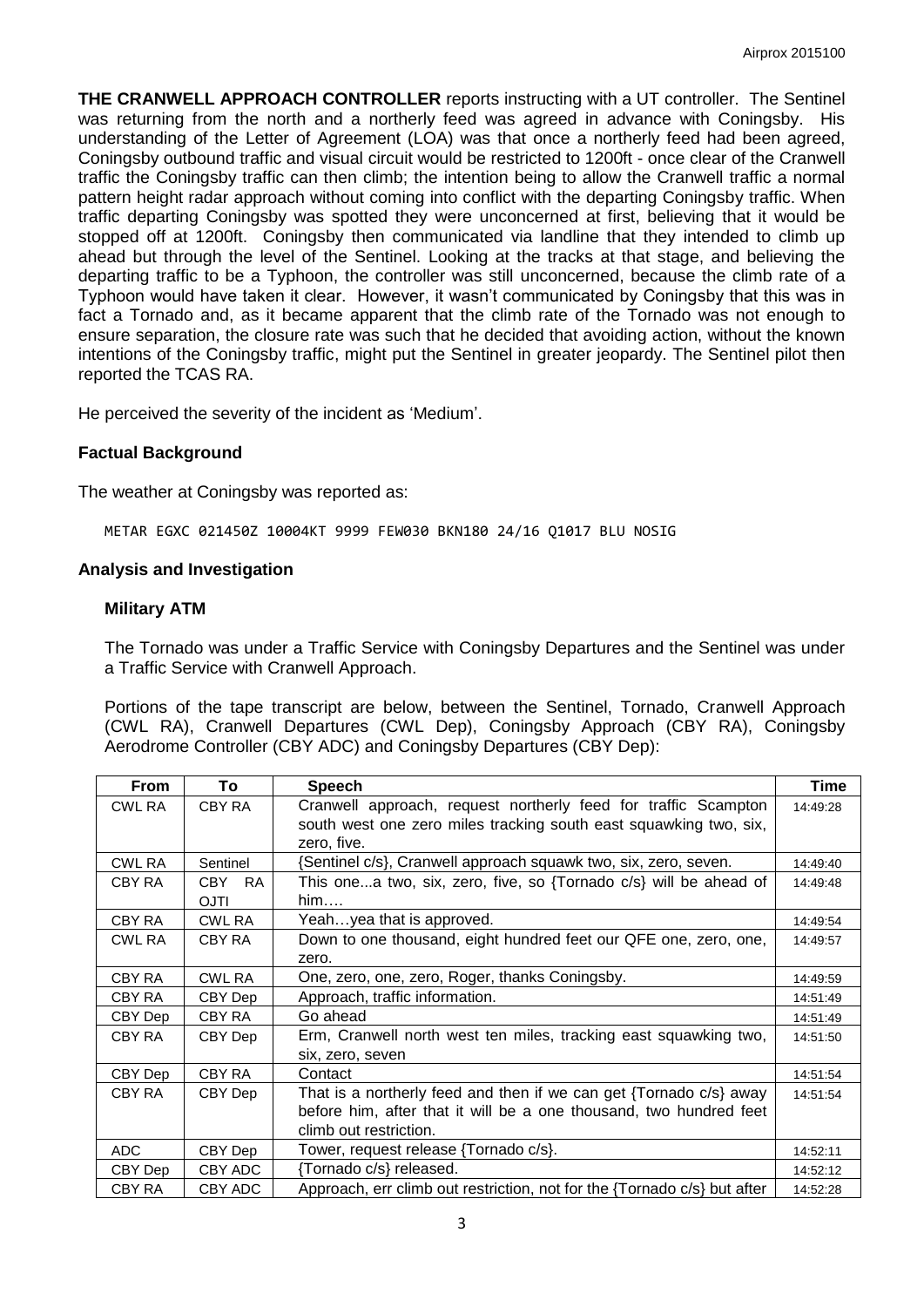|               |                 | him one thousand, two hundred feet QFE.                               |          |
|---------------|-----------------|-----------------------------------------------------------------------|----------|
| <b>ADC</b>    | CBY RA          | One thousand, two hundred feet after the {Tornado c/s}.               | 14:52:33 |
| <b>CBY RA</b> | CBY ADC         | That's against traffic CWL north six miles, tracking east squawking   | 14:52:35 |
|               |                 | two, six, zero, seven.                                                |          |
| CBY ADC       | CBY RA          | Contact                                                               | 14:52:38 |
| CBY RA        | CBY ADC         | That's a northerly feed.                                              | 14:52:39 |
| CBY ADC       | CBY Deps        | {Tornado c/s} rolling.                                                | 14:53:49 |
| CWL Dep       | CBY RA          | Go ahead                                                              | 14:54:13 |
| CBY RA        | <b>CWL Dep</b>  | One track, he's just getting airborne now from Coningsby squawking    | 14:54:14 |
|               |                 | one, seven five, three.                                               |          |
| CWL Dep       | <b>CBY RA</b>   | Contact.                                                              | 14:54:18 |
| CBY RA        | <b>CWL Dep</b>  | He'll be turning to the northerm. We'll keep him laterally away       | 14:54:19 |
|               |                 | from the two six zero seven.                                          |          |
| CBY ADC       | Tornado         | (Inaudible) Traffic west, eight miles, tracking er east, Cranwell     | 14:54:20 |
|               |                 | inbound indicating one thousand eight hundred feet.                   |          |
| CWL Dep       | <b>CBY RA</b>   | Ok that's the Sentinel. The two six, zero, seven.                     | 14:54:22 |
| CBY RA        | <b>CWL Dep</b>  | Thanks.                                                               | 14:54:25 |
| <b>CWL RA</b> | Sentinel        | {Sentinel c/s} traffic left eleven o'clock seven miles, crossing left | 14:54:26 |
|               |                 | right, one thousand five hundred feet below climbing.                 |          |
| <b>CWL RA</b> | Sentinel        | {Sentinel c/s} previously reported traffic is turning to the north,   | 14:54:32 |
|               |                 | Coningsby will keep it clear.                                         |          |
| Tornado       | CBY Deps        | {Tornado c/s} airborne passing eight hundred feet traffic service     | 14:54:34 |
| <b>CBY</b>    | Tornado         | {Tornado c/s} Coningsby departures, identified, traffic service. SID  | 14:54:37 |
| Deps          |                 | two approved, climb flight level one three zero                       |          |
| Tornado       | CBY Deps        | Climb flight level one three zero {Tornado c/s}.                      | 14:54:42 |
| <b>CBY</b>    | Tornado         | {Tornado c/s} previously called traffic now east north east, four     | 14:54:44 |
| Deps          |                 | miles tracking east at one thousand eight hundred feet.               |          |
| CBY Dep       | Tornado         | {Tornado c/s} stop climb at height one thousand two hundred feet.     | 14:54:52 |
| Tornado       | <b>CBY Deps</b> | Stop climb height one thousand two hundred {Tornado c/s} and          | 14:54:56 |
|               |                 | you called the traffic to the east.                                   |          |
| <b>CWL RA</b> | Sentinel        | {Sentinel c/s} previously reported traffic twelve o'clock two miles   | 14:55:02 |
|               |                 | heading north bound, five hundred feet below climbing.                |          |
| Sentinel      | <b>CWL RA</b>   | {Sentinel c/s} is visual and TCAS RA climbing.                        |          |
| Tornado       | <b>CBY Deps</b> | {Tornado c/s} TCAS RA Standby!                                        | 14:55:08 |

At 1451:54, the CGY Approach controller called the Departures controller and identified the Sentinel (squawk 2607) on a northerly pattern at Cranwell, predicted that the Tornado could get away before him and stated that after that all departures would be restricted to 1200ft QFE. At 1452:12 (Figure 1), the Tornado was released by the CGY Departures controller.



Figure 1: Tornado released by CGY Departures with Sentinel 15.9nm away.

CGY Approach then re-iterated to the Aerodrome Controller at 1452:28 that the climbout restriction of 1200ft did not apply to the Tornado. Traffic Information was then passed to the Aerodrome Controller on the Sentinel (using the radar feed on display in the Visual Control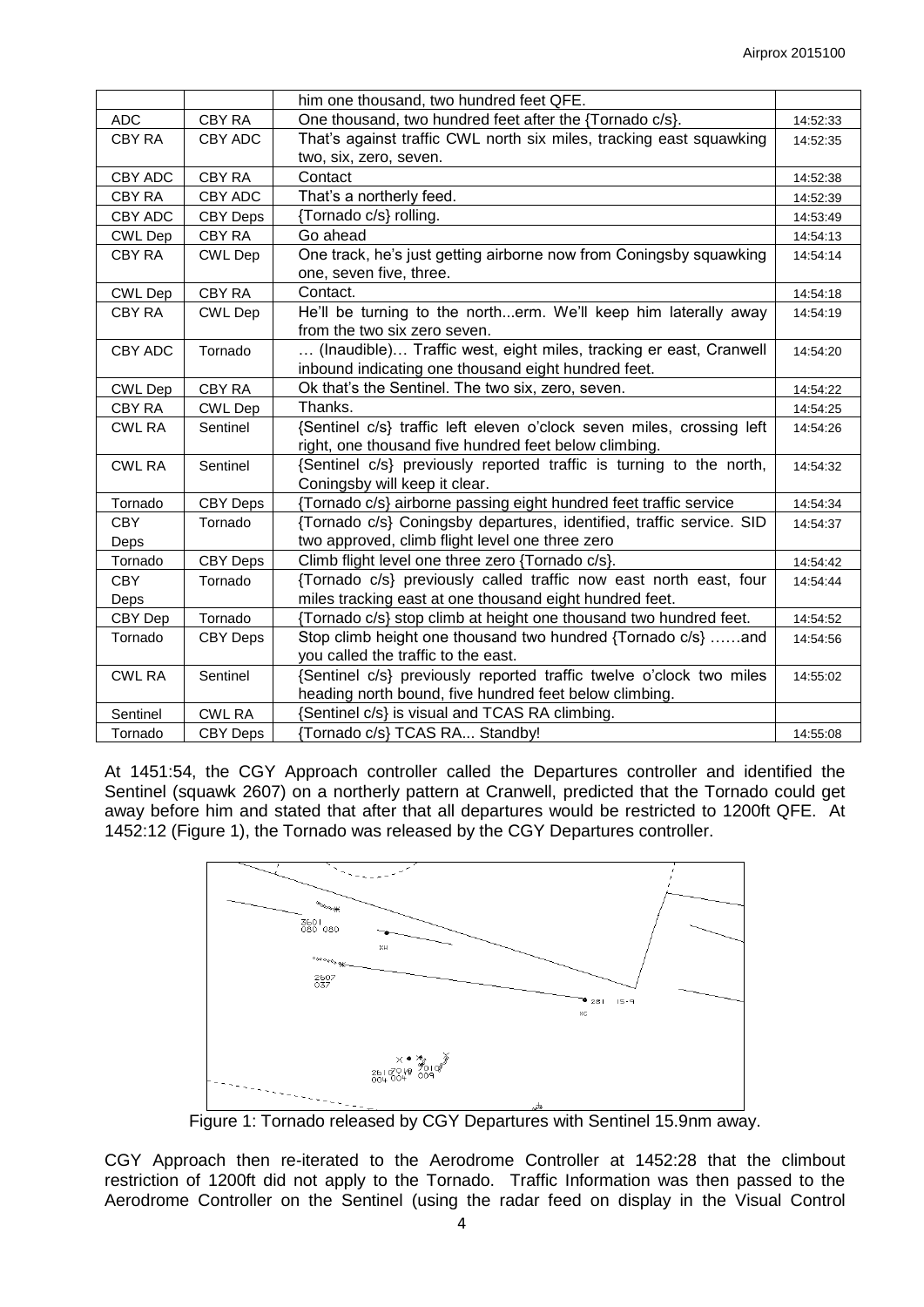Room). At 1453:49, the Aerodrome Controller provided a 'rolling' call on the Tornado as it was departing. At 1454:19 (Figure 2), CBY Approach had informed Cranwell Departures that the Tornado would be turning north and separation on the Sentinel would be lateral.



Figure 2: CGY inform CWL of lateral separation on Tornado outbound turning north.

At 1454:20, the Aerodrome Controller called Traffic Information as, "*Traffic west, eight miles, tracking er east, Cranwell inbound indicating one thousand eight hundred feet*." At 1454:37 (Figure 3), CGY Departures identified the Tornado, applied a Traffic Service and approved the SID2 to FL130.



Figure 3: Tornado (squawk 1753) approved on SID2 climbing to FL130.

At 1454:44 (Figure 4), an update was provided by CBY Departures, "*previously called traffic now east north east, four miles tracking east at one thousand eight hundred feet*." The Sentinel was in fact west by 5nm.



Figure 4: Traffic Information at 1454:44.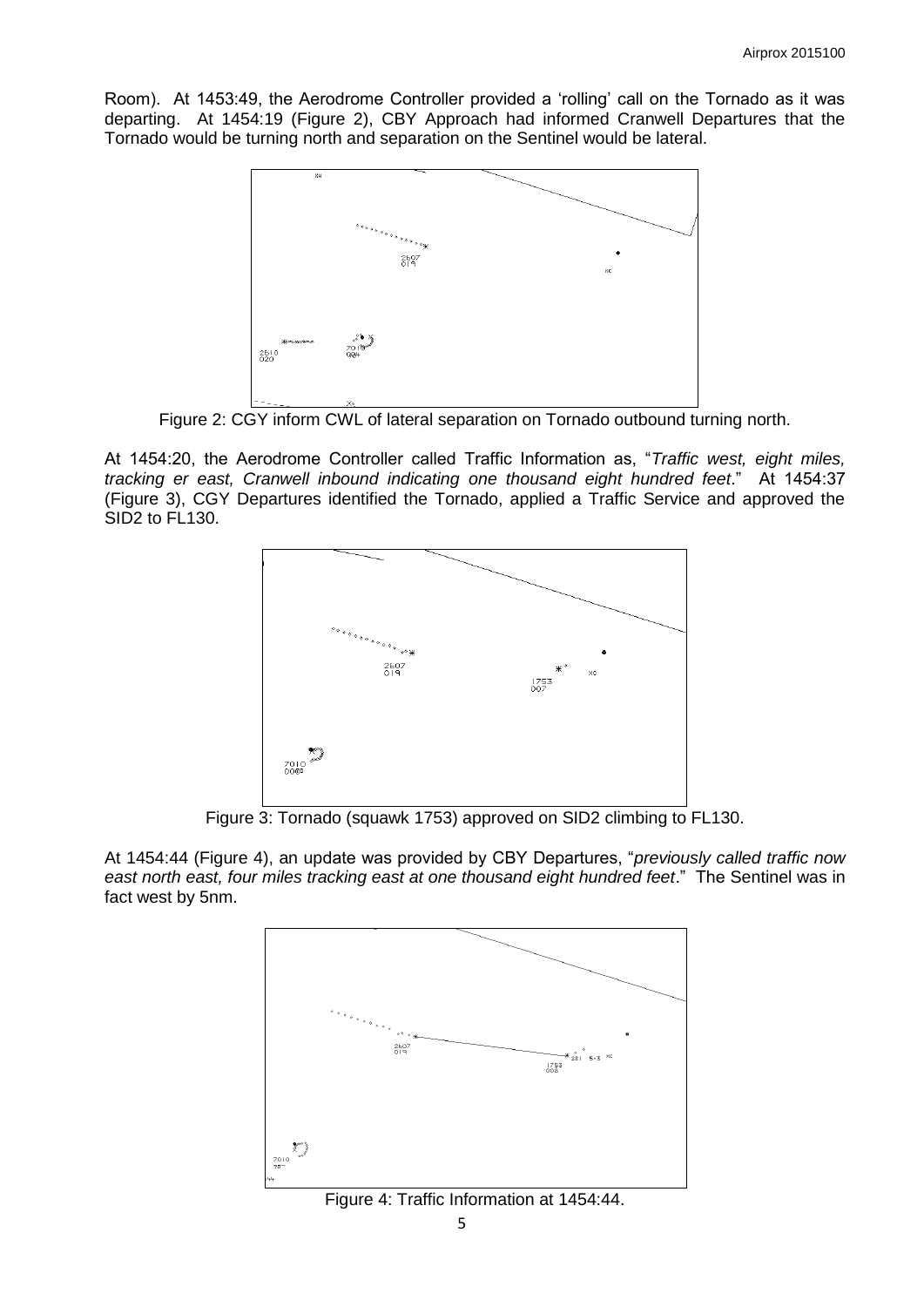At 1454:52 (Figure 5), the CBY Departures controller issued a stop climb at 1200ft. The Tornado pilot readback the stop climb and questioned the 'traffic to the east' call.



Figure 5: CGY Departures issued a stop climb instruction to the Tornado.

The Tornado was in the right turn at 1455:04 (Figure 6).



Figure 6: Tornado turning right at 3.9nm from CGY.

The Tornado reported a TCAS RA at 1455:08. The CPA was estimated between 1455:08 and 1455:16 (Figure 7) with a height separation of 1000ft and 1.1nm horizontally.



Figure 7: Geometry at 1455:16.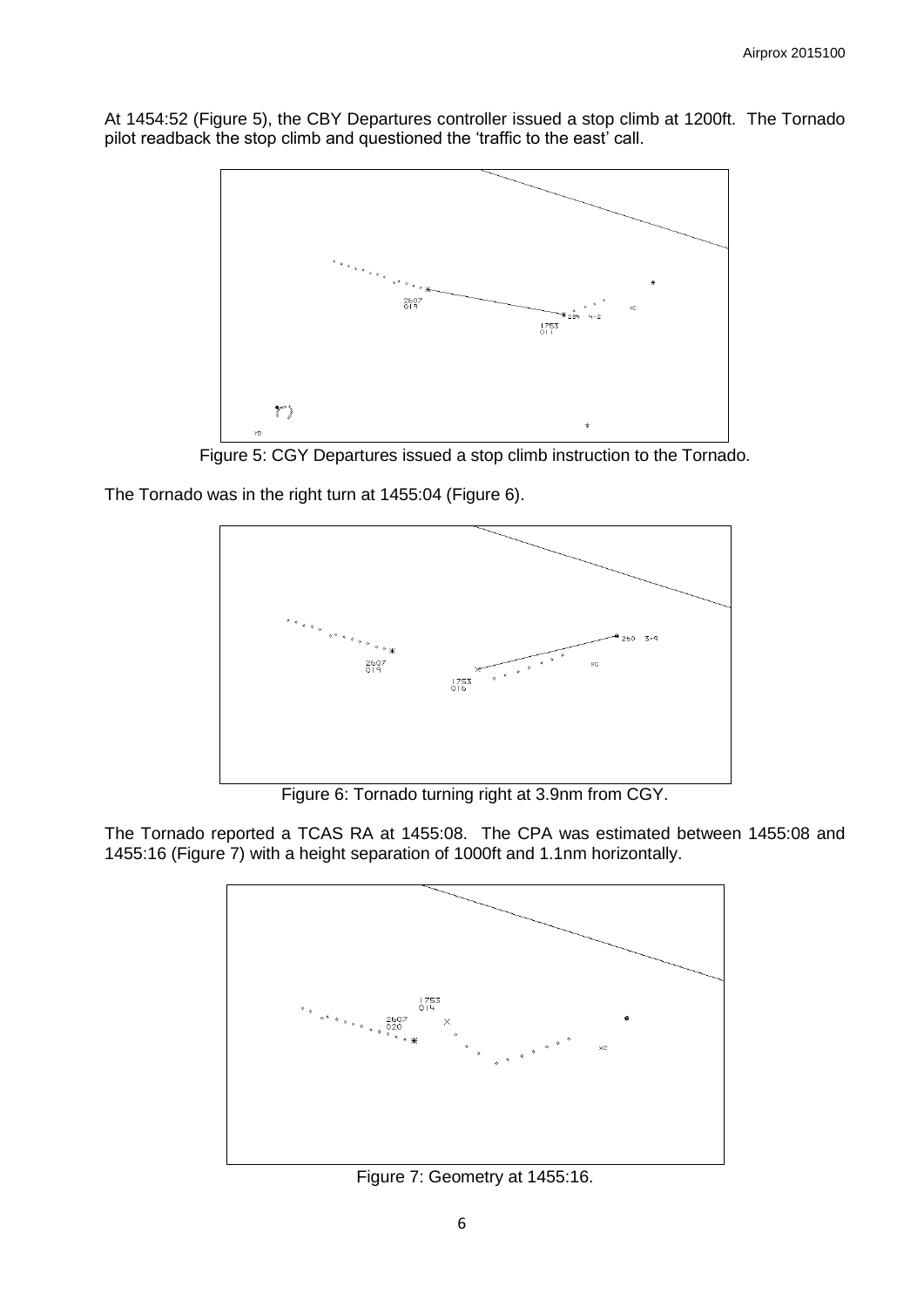The CGY SIDS are outlined in Figure 8. The SID2 approved on the tape transcript refers to the SID25 North.



Figure 8: Coningsby SIDs.

The Tornado pilot was on a SID in VMC and had initial Traffic Information from Tower, a TCAS TA once airborne, updated and incorrect Traffic Information from Departures and a descent instruction against the profile, coupled with a TCAS RA. The Tornado was on a SID2: Climb to FL150, maintain Rwy Tr to 1200 of 2.5 DME, whichever later, then right on Tr 009 degrees. At the time, the GR4 crew would have been following the SID, responding to TCAS and attempting to get visual sighting of the Sentinel. The pilot reported turning at 2.5 nm DME, as per the SID and the ATC Supervisor commented upon a delay in turning (Figure 6 demonstrated the Tornado in the turn). It is feasible that the Tornado may have required more than 2.5 nm DME to reach 1200 feet and Coningsby ATC were used to station-based Typhoons with a quicker rate of climb and tighter turns.

The Cranwell Approach controller had called two sets of accurate Traffic Information to the Sentinel, as per the provision of a Traffic Service. The LOA between Cranwell and Coningsby (IFR recoveries to Cranwell on a northerly feed) requires Cranwell to identify their aircraft to Coningsby and request the northerly feed. As per the LOA, Coningsby approved the northerly approach at 1800ft Cranwell QFE 1010hPa. The LOA also states that, "*CGY will then coordinate IFR traffic as appropriate and warn VFR traffic as necessary*." Having approved a northerly feed, the onus was upon Coningsby to coordinate the IFR Tornado outbound. At 1454:18, Cranwell were informed of the Tornado getting airborne and Coningsby confirmed that they would take lateral separation on the Sentinel.

The Coningsby Approach controller (as discussed by the OJTI and trainee) had initially devised the plan to allow the Tornado to depart unrestricted prior to imposing a climbout restriction on all subsequent departures. At the time of the decision, the Sentinel was at range and the Supervisor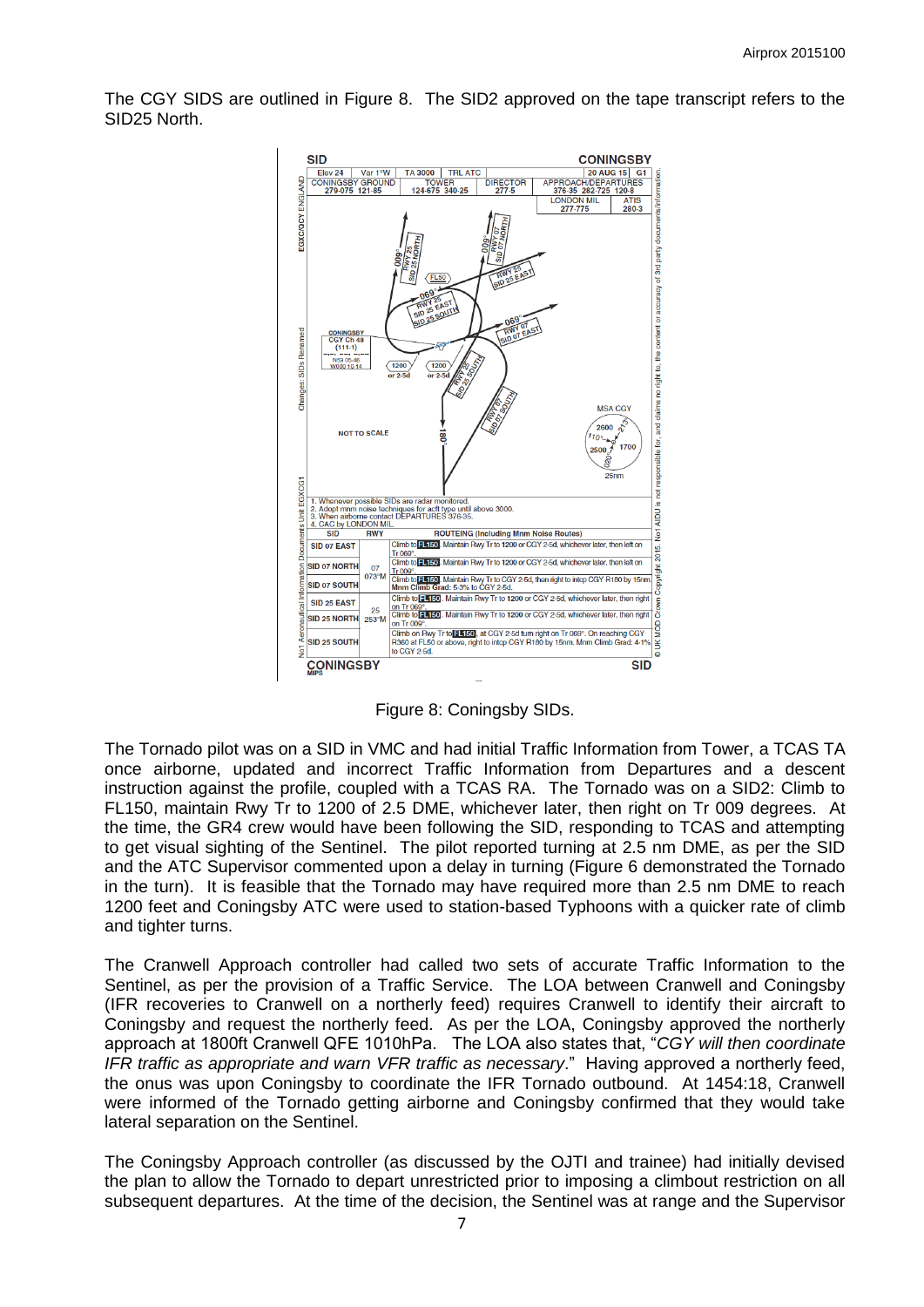had also thought it a sound plan. Coningsby may be used to Typhoons with potentially a shorter period spent on the runway and higher rate of climb; the Tornado rolled at 1453:49, which was 1 min 37 secs after the release from Departures. Following the rolling call from Tower, the Coningsby Approach controller called Cranwell to identify the Tornado squawk and advise of the intention to achieve lateral separation; at this point, Coningsby Approach still felt that the Tornado could turn north, as per the SID profile, to provide lateral separation.

The Coningsby Departures controller had been provided a plan by the Approach controller and was well aware of the Sentinel positioning. Departures released the Tornado with 15.9nm separation (Figure 1). Once the Tornado was airborne, Departures issued almost continuous transmissions to provide a climb to FL130, Traffic Information and then a stop climb at 1200ft. The Traffic Information was inaccurate (north-east versus west) and this was likely to have been a slip by the controller. Once it was apparent that the original plan of lateral separation would not work, Departures issued the 'stop climb' instruction to the Tornado to provide vertical separation. The Departures controller had not witnessed this scenario before and the Sentinel would have been quicker than most tracks experienced in the Cranwell pattern.

Coningsby were attempting to be pro-active and flexible by allowing a non-standard northerly pattern for Cranwell and allowing the Tornado to continue climb on departure; parts of the Radar Vector Chart are above 1200ft and the controllers were generally not keen on maintaining the fast-jet at that height for any length of time. At any point, Coningsby could have insisted on a southerly pattern for the Sentinel, capped the Tornado climb, or held the departure. As events changed, the plan needed to be re-assessed and by the time it was evident that lateral separation was not going to be achieved, the stop climb instruction was passed to rectify the situation, with Traffic Information to amplify.

TCAS had alerted both crews to each other and this barrier was always present. The procedure itself required coordination of a SID against a northerly pattern but the original assessment was that the Tornado would have departed before becoming a confliction for the Sentinel. The ATC team were aware of the aircraft and Traffic Information was passed; however, as the dynamic situation changed, it was apparent that that the original plan of timed deconfliction would not work and the substitute plan of lateral deconfliction was not going to be achieved. The controller had then resorted to height deconfliction but the aircraft were on such trajectories that crews received TCAS RAs. At the closest point the crews were 1.1nm apart with 1000ft height separation. The slow reaction from the whole team may have been a planning/decision making error, as the plan was insufficient to cater for a delayed departure and there was a failure to integrate the information available.

## **UKAB Secretariat**

Both pilots shared an equal responsibility for collision avoidance and not to operate in such proximity to other aircraft as to create a collision hazard<sup>1</sup>. If the incident geometry is considered to be converging then Tornado pilot was required to give-way<sup>2</sup>, if it If the incident geometry is considered as head-on, or nearly so, then both pilots were required to turn to the right<sup>3</sup>.

#### **Comments**

#### **HQ Air Command**

There are lessons for all parties involved in this incident as an Airprox resulted from fairly benign origins. Whilst the controllers at Coningsby and Cranwell wanted to provide each aircraft with the best possible service, safety margins were eroded as the deconfliction plan was always going to be 'tight'. It relied on the Tornado turning at 2.5nm on the SID whereas a turn initiated at an

 $\overline{a}$ 

<sup>1</sup> SERA.3205 Proximity.

 $2^{2}$  SERA.3210 Right-of-Way (c) (2) Converging.

 $3$  SERA.3210 Right-of-way (c) (1) Approaching head-on.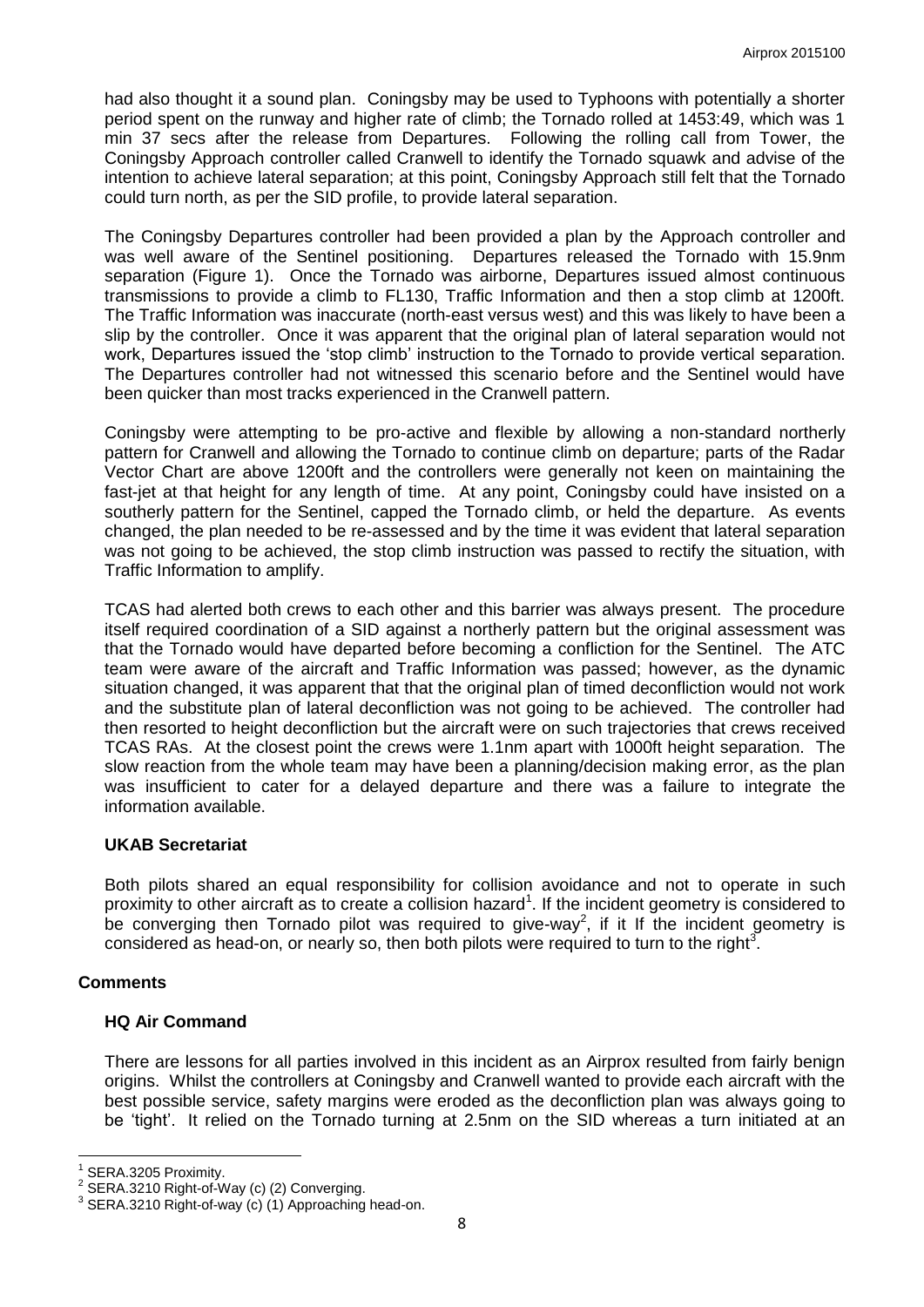altitude of 1200ft and at a distance marginally greater than 2.5nm was more likely given the performance of a heavy Tornado (though on-board recording equipment shows the aircraft commencing a turn at 2.5nm); it may be that the controllers at Coningsby are more used to the performance of Typhoons. TI issued to the Tornado that traffic was to the east may also have led to the pilot believing that there was no 'urgency' to turn to the north. Pilots should be mindful that their clearances are issued on an assumption that certain parameters will be met and that the controllers may well be formulating a deconfliction plan based on those assumptions. Contingency plans should also consider alternative actions to maintain separation where the initial plan does not execute as expected (such as an unanticipated delay to aircraft departure resulting in erosion of lateral separation); perhaps a more prudent course of action might have been to apply the climb out restriction to all aircraft in the first instance, and clear the Tornado for further climb if it became apparent that lateral separation would be achieved. Ultimately, the TCAS II systems fitted to both aircraft interacted as expected and issued a coordinated RA once separation had sufficiently reduced. However, the Sentinel pilots were visual with the Tornado in time to take action should the RA not have been issued, and the Tornado pilot had started to tighten his turn based on SA gained from the TCAS, so it is unlikely that the aircraft would have come into close proximity.

### **Summary**

An Airprox was reported when a Tornado and a Sentinel flew into proximity at 1455z on 2 July 2015. The Sentinel was in receipt of a Traffic Service from Cranwell Approach and the Tornado in receipt of a Traffic Service from Coningsby Departures. The Sentinel was operating VFR in VMC; inbound to Cranwell and positioning for a northerly radar pattern. The Tornado was departing Coningsby IFR on a northerly SID. Both pilots received TCAS RAs.

### **PART B: SUMMARY OF THE BOARD'S DISCUSSIONS**

Information available consisted of reports from the pilots of both aircraft, transcripts of the relevant RT frequencies, radar photographs/video recordings, reports from the air traffic controllers involved and reports from the appropriate ATC and operating authorities.

The Board first looked at the actions of the Tornado pilot. Some of the civilian members wondered whether it was usual for an aircraft to remain on the runway for such a long period of time before take-off, but were assured by the military members that it was normal for some types if, for example, engine checks were required; it is standard procedure for Tornados to conduct a 30 second engine run-up check once lined up on the runway. That said the Tornado spent approximately 1min 30 on the runway and the Board weren't able to ascertain what caused the delay. Nevertheless, although it didn't preclude air traffic asking the pilot to expedite if necessary, once the controller had given the pilot the runway by clearing him for departure, the pilot could take as long as he needed to get airborne. Turning to the comments that the Tornado turned late, the Board noted that the Coningsby SID2 was clear in that it required the pilot to remain on runway track until reaching 1200ft or 2.5DME, whichever is later. Military members commented that a heavy-weight Tornado might easily extend beyond 2.5nm before reaching 1200ft. The Tornado pilot had confirmed that he initiated the turn at 2.5DME based on a reading on his HUD, however the radar display indicated that the track went beyond 2.5nm, leading to controller perception that he had turned late. Ultimately the Board noted that the Tornado pilot had descended promptly when instructed to by the controller, and that this, coupled with the TCAS information, had enabled him to see the other aircraft and avoid it in a timely manner.

From the Sentinel pilot's perspective, the Board thought that there was very little that he could have done differently under the circumstances. Having been told by air traffic that the traffic departing from Coningsby was co-ordinated, the Board felt that he had no way of knowing that the Tornado was not going to keep clear of him. The Board commended him for correctly following the TCAS RA, even though he was visual with the Tornado because, as he rightly pointed out, there could easily have been another aircraft that he was not visual with in the vicinity.